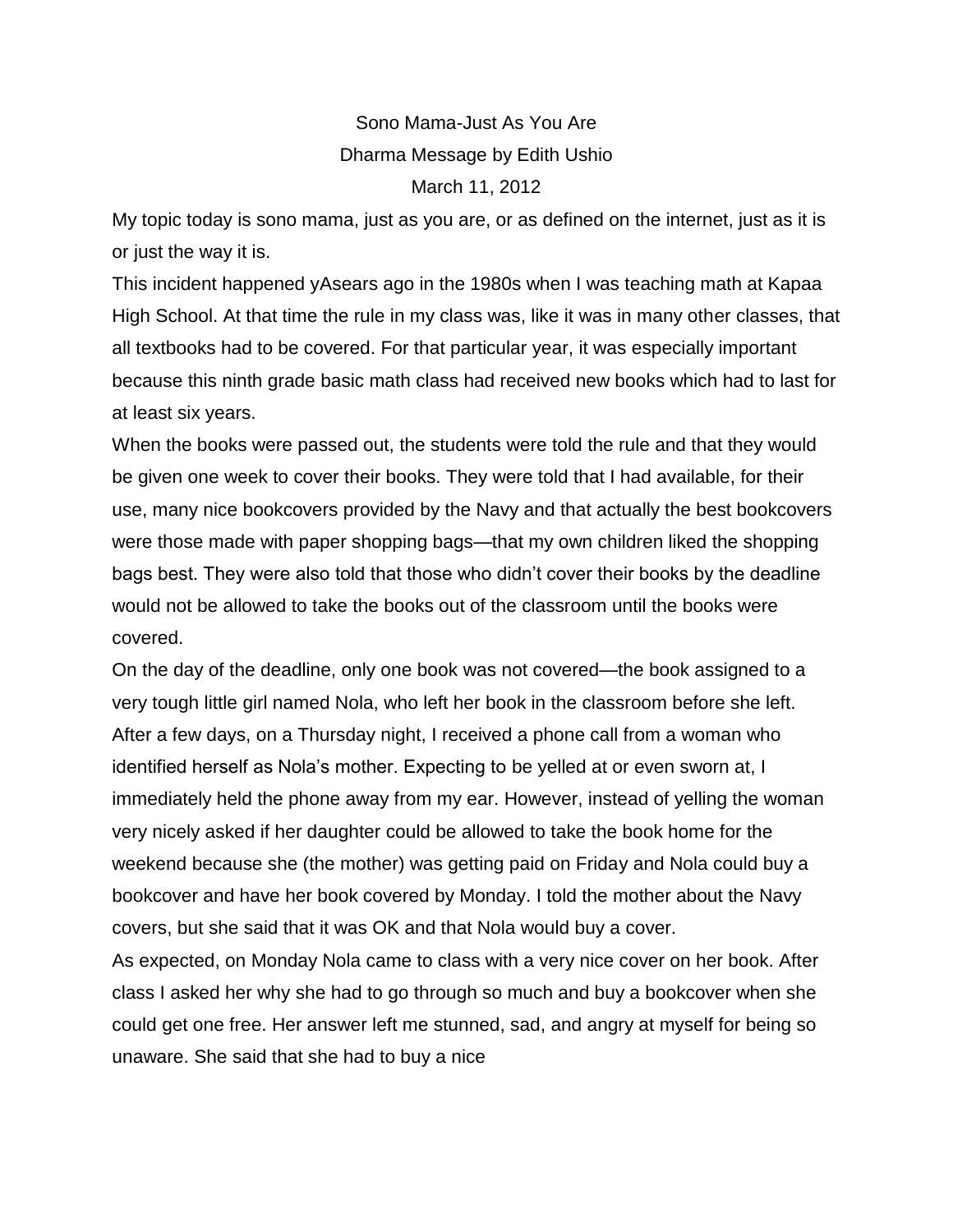bookcover because if she used a free one, everyone would know that she is poor. I was shocked with Nola's answer! During my more than twenty years of teaching I had never experienced something like this. Nola was not trying to give me a hard time. She did not want to use a free bookcover because she didn't want others to know she was poor! Several years later, after listening to a Dharma message, I thought about the incident with Nola. I thought about the Dharma message and thought that maybe it's expecting too much of a sensitive teenager dealing with the problems of growing up; but if only Nola had been able to accept her situation, she wouldn't have gone through all that she did. Many times we make our already difficult lives more difficult because we spend so much time and energy covering up and making excuses for things that we cannot accept. A good example is my experiences with my thumbs.

I have thumbs that are very different from yours, and for years I was not able to accept my thumbs. From the time that I was very young, I made every effort to hide my thumbs because I was ashamed that I had such ugly thumbs. When my piano teacher one day grabbed one of my thumbs and asked me what happened to my thumb, I wanted to cry. When I went for my driver's license I was very upset when the clerk said, "Wow, your thumb print goes outside the square." Even after my math methods professor in college who had a defect on her arm told us to always tell our students about any defects we have, I could not bring myself to do so. I felt that the only good thing about my thumbs was that in chemistry lab class I could cover the top of a test tube with my thumbs whereas the others had to use their palms. Then one day after I started teaching, at the end of a parent/teacher conference my vice-principal asked why I always hid my thumbs. I realized then that many times I was trying so hard to hide my thumbs that I was not giving my full concentration to the tasks at hand.

The Buddha says "sono mama or just as you are", that he will accept us just as we are. We too should accept ourselves as we are and others and situations as they are. This does not mean that we accept situations as they are and give up. It means that we say "sono mama" and use our energies to move forward from there.

When you students feel overwhelmed and possibly get depressed because your school work is getting difficult and it's so hard to grow up, when you parents and grandparents look at the younger generations and get upset at the things they do, when we begin to